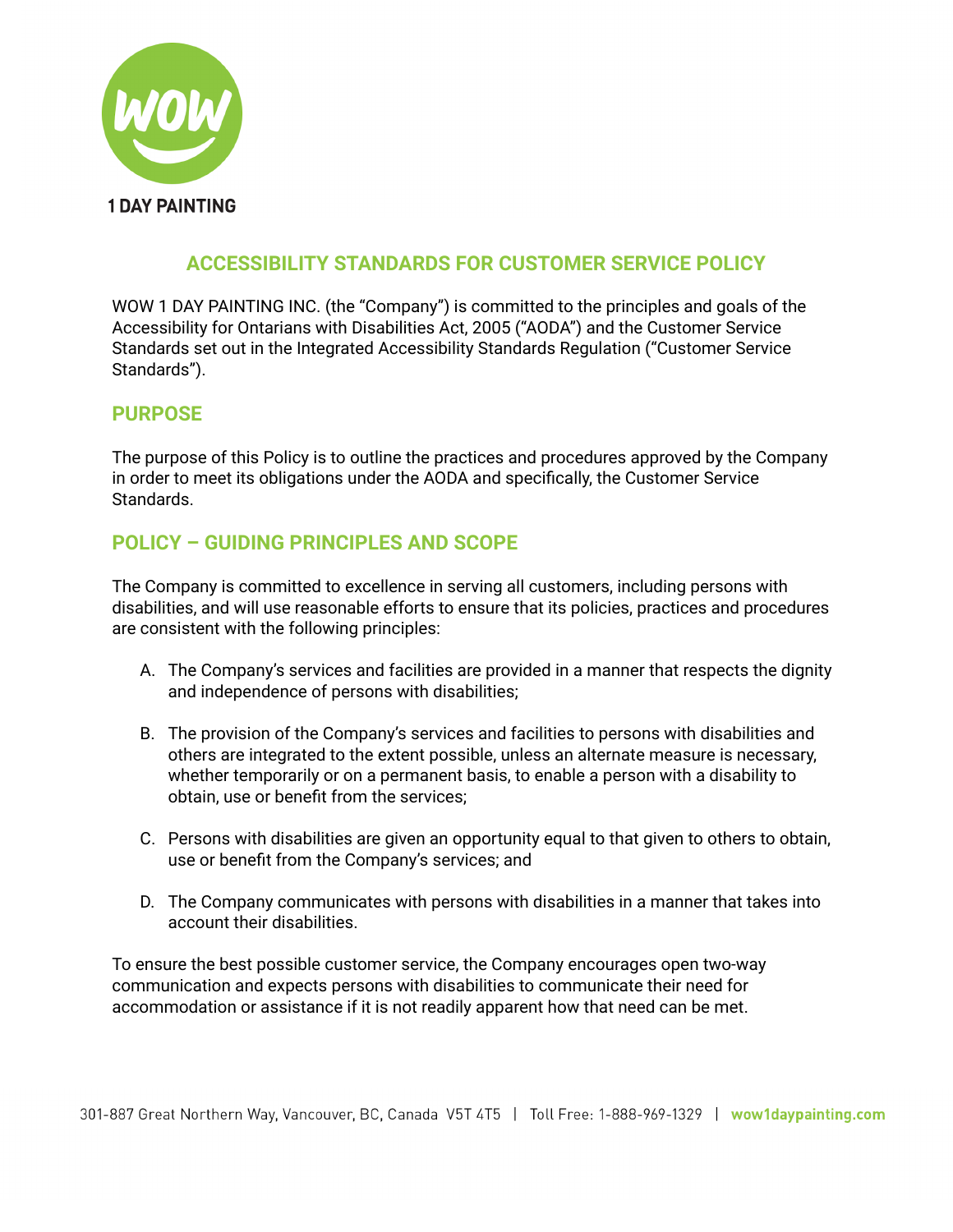

### **APPLICATION**

This Policy applies to all employees, volunteers, every person who participates in developing the Company's policies, practices and procedures governing the provision of services to the public, and every other person who deals with members of the public or other third parties on behalf of the Company, including all employees.

### **COMMUNICATION, SUPPORT PERSONS, SERVICE ANIMALS AND USE OF ASSISTIVE DEVICES**

The Company is committed to communicating with persons with disabilities in ways that take into account the person's disability. To ensure this,

- A. The Company's employees will be trained in how to interact and communicate with customers with disabilities, guided by the principles of dignity, independence, integration, and equality;
- B. To the extent possible, customers with disabilities will be offered alternative communication formats that will meet the needs of the customer as promptly as feasible;
- C. To the extent possible, documents will be provided to customers in an alternative format that will meet the needs of the customer in a timely fashion; and
- D. To the extent possible, if telephone or other used forms of communication are not suitable for a customer's needs, alternative forms of communication will be offered.

People with disabilities may use their own personal assistive devices, service animals (as defined by the Customer Service Standards) or support persons (as defined by the Customer Service Standards) while obtaining any service provided by the Company. Service animals are permitted on the parts of our premises that are open to the public, unless excluded by law.

The Company may require a person with a disability to be accompanied by a support person, but only if, after consulting with the person with a disability and considering the available evidence, the Company determines that the support person is necessary to protect the health and safety of the person with the disability or of others on the premises, and there is no other reasonable way to protect the health or safety of the person with the disability or others on the premises. **TRAINING**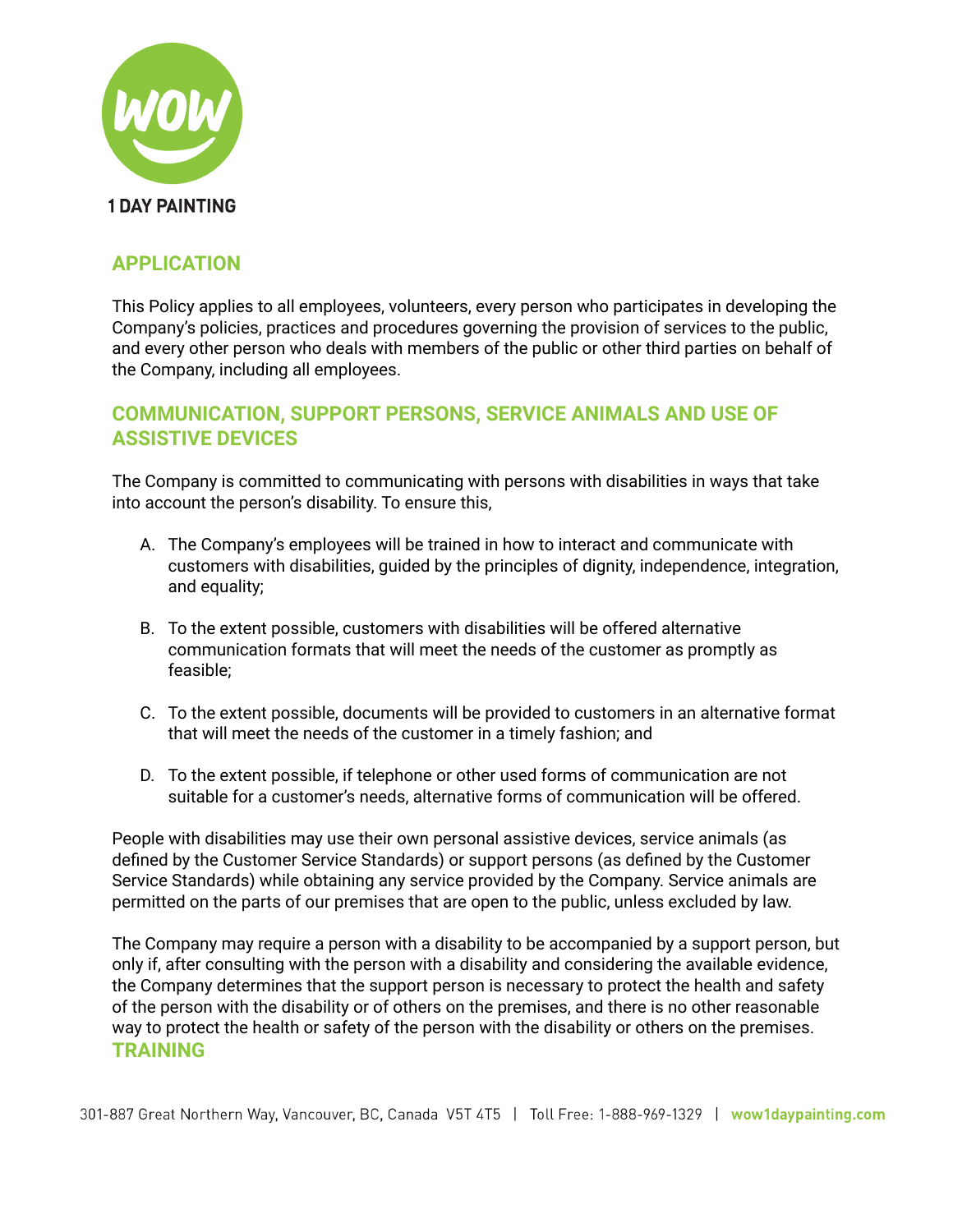

The Company will ensure that the following persons receive training about the provision of services and facilities to persons with disabilities: all of the Company's employees and volunteers, every other person who deals with members of the public or other third parties on behalf of the Company, and every person who participates in developing the Company's policies, practices, and procedures governing the provision of services or facilities to members of the public or other third parties.

This training will be provided to each person as soon as practicable and on an ongoing basis in connection with changes to the policies, practices and procedures governing the provision of the Company's services to persons with disabilities.

The training will include instruction on:

- The purposes of the Accessibility for Ontarians with Disabilities Act, 2005 and the requirements of the Customer Service Standards;
- How to interact and communicate with people with various types of disabilities;
- How to interact with persons with disabilities who use an assistive device or the assistance of a guide dog or other service animal or the assistance of a support person;
- How to use equipment or devices available on the Company's premises or otherwise provided by the Company that may help with the provision of the Company's services to a person with a disability;
- What to do if a person with a particular type of disability is having difficulty accessing the Company's services; and

The Company's current policies, practices and procedures relating to the Customer Service Standards and providing services to persons with disabilities.

The Company will keep records of the training provided, including dates on which training is provided and the number of individuals in attendance.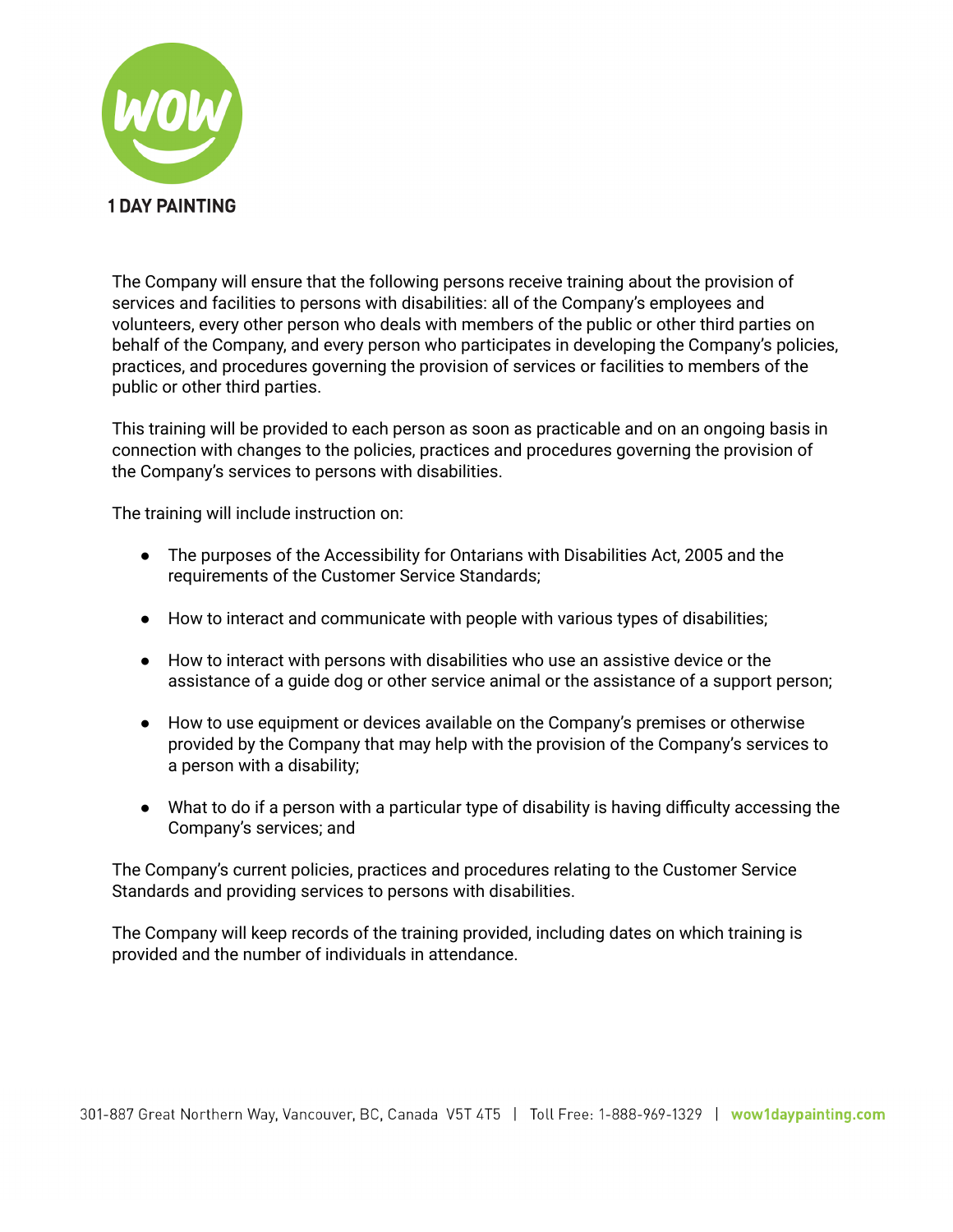

# **NOTICE OF TEMPORARY DISRUPTIONS**

The Company will provide public notice in the event of a planned or unexpected disruption to services for or facilities used by persons with disabilities. Such notices will include information about the reason for the disruption, how long the disruption is expected to last, and a description of any alternative services or facilities, if available.

Such notice will be placed or available at the entrance to the premises, at the elevator doors on the ground level, the site of the disruption and on the Company website.

#### **FEEDBACK PROCESS**

Comments on our services, including regarding how well we are meeting our customers' expectations are welcomed and appreciated. Feedback will be used to improve customer service.

Feedback regarding the way the Company provides services to persons with disabilities and feedback about the feedback process itself can be made through the website, by telephone, through email, or by other means as required. Feedback sent through the website feedback form will be directed to the Company's Human Resources Department.

Feedback by telephone, mail or through email should be directed to: [people@o2ebrands.com](mailto:people@o2ebrands.com)

Where possible, concerns will be addressed immediately. However, some concerns may require more time and consideration. Customers can expect to hear back from the Company promptly, either with details on the resolution of the concern or, in more complex cases, on the steps being taken by the Company to resolve the concern.

Any complaints received will be addressed as follows: Complaints will be received through our customer experience department and directed to the People team for all complaints related to AODA. Our People team will create an action plan for a resolution on a case by case basis.

Information regarding the Company's feedback process can be found on the Company's website.

The Company will provide or arrange for accessible formats or communication support to ensure the feedback process is accessible to persons with disabilities, upon request.